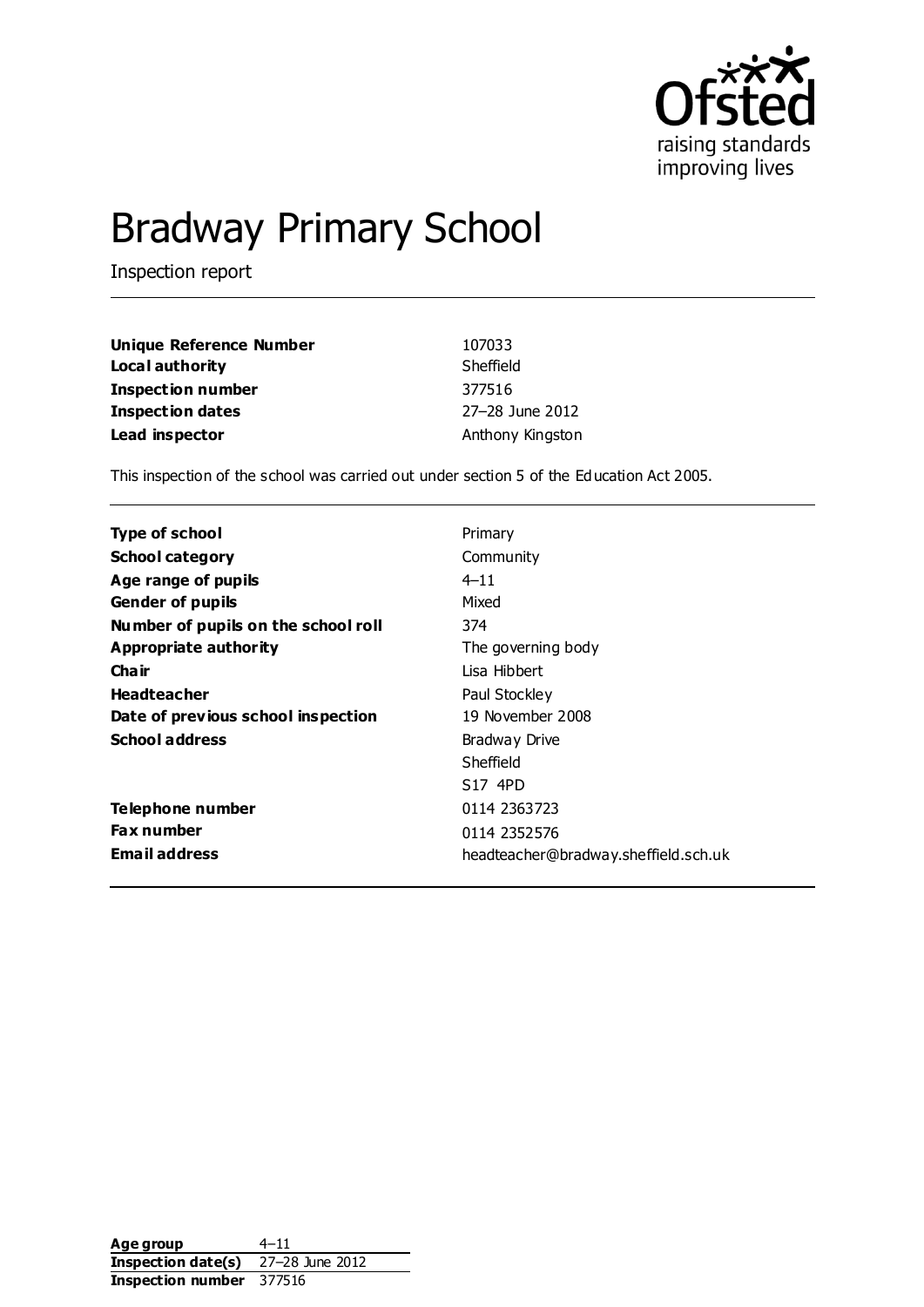

You can use Parent View to give Ofsted your opinion on your child's school. Ofsted will use the information parents and carers provide when deciding which schools to inspect and when.

You can also use Parent View to find out what other parents and carers think about schools in England. You can visit [www.parentview.ofsted.gov.uk,](../../../AppData/AppData/Local/Microsoft/Windows/AppData/AppData/Local/Microsoft/Windows/Temporary%20Internet%20Files/Low/Content.IE5/www.parentview.ofsted.gov.uk) or look for the link on the main Ofsted website: [www.ofsted.gov.uk](../../../AppData/AppData/Local/Microsoft/Windows/AppData/AppData/Local/Microsoft/Windows/Temporary%20Internet%20Files/Low/Content.IE5/www.ofsted.gov.uk)

The Office for Standards in Education, Children's Services and Skills (Ofsted) regulates and inspects to achieve excellence in the care of children and young people, and in education and skills for learners of all ages. It regulates and inspects childcare and children's social care, and inspects the Children and Family Court Advisory Support Service (Cafcass), schools, colleges, initial teacher training, work-based learning and skills training, adult and community learning, and education and training in prisons and other secure establishments. It assesses council children's services, and inspects services for looked after children, safeguarding and child protection.

Further copies of this report are obtainable from the school. Under the Education Act 2005, the school must provide a copy of this report free of charge to certain categories of people. A charge not exceeding the full cost of reproduction may be made for any other copies supplied.

If you would like a copy of this document in a different format, such as large print or Braille, please telephone 0300 123 4234, or email [enquiries@ofsted.gov.uk](mailto:enquiries@ofsted.gov.uk)

You may copy all or parts of this document for non-commercial purposes, as long as you give details of the source and date of publication and do not alter the information in any way.

To receive regular email alerts about new publications, including survey reports and school inspection reports, please visit our website and go to 'Subscribe'.

Piccadilly Gate Store Street Manchester M1 2WD

T: 0300 123 4234 Textphone: 0161 618 8524 [enquiries@ofsted.gov.uk](mailto:enquiries@ofsted.gov.uk) [www.ofsted.gov.uk](http://www.ofsted.gov.uk/)



© Crown copyright 2012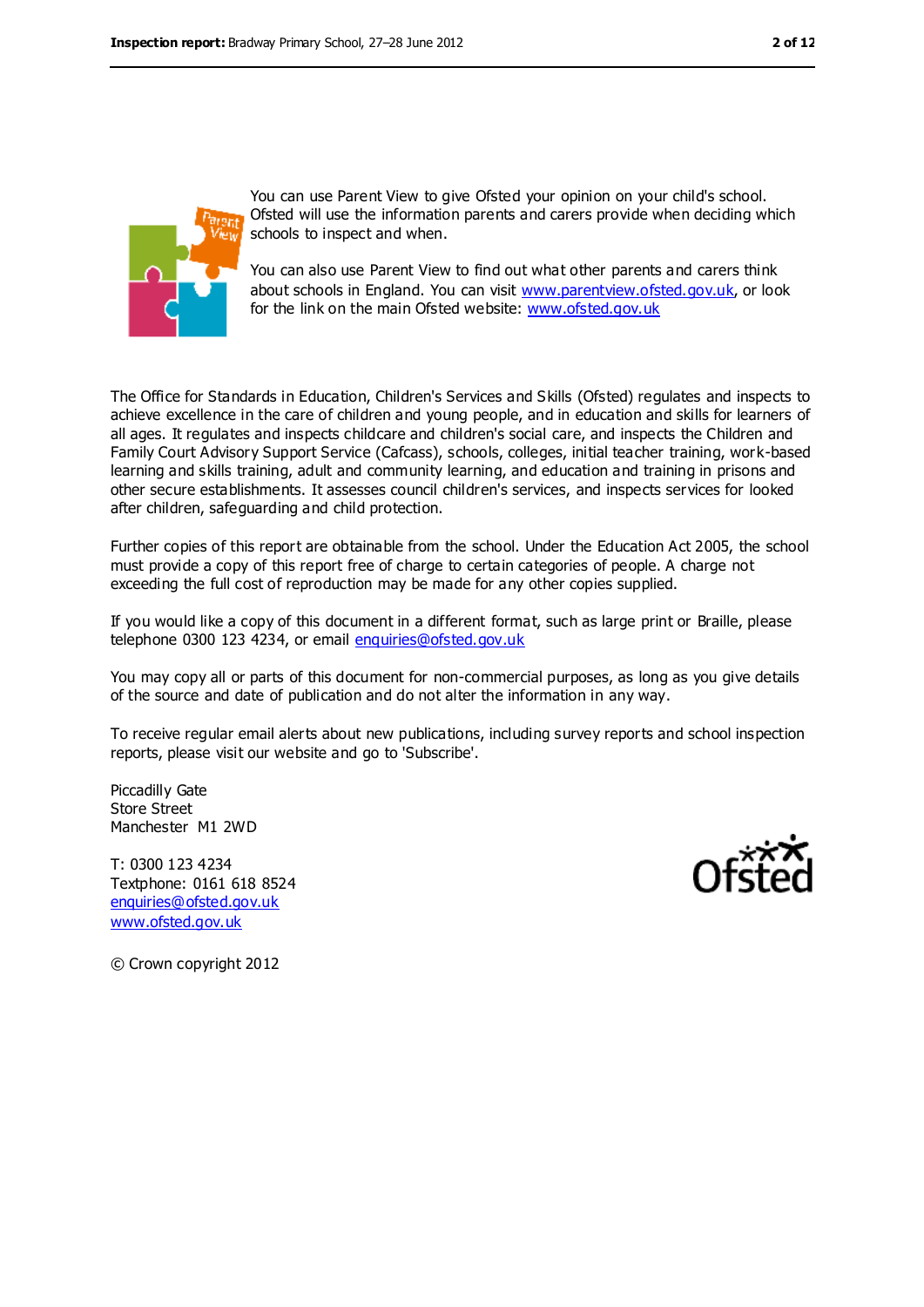# **Introduction**

Inspection team

Anthony Kingston Peter Jones

Additional Inspector Additional Inspector Peter Allen **Additional Inspector** 

This inspection was carried out with two days' notice. The team observed 18 lessons taught by 14 teachers and held meetings with groups of pupils, governors and staff. They listened to pupils read and observed intervention groups and assemblies. Inspectors took account of the responses to the on-line (Parent View) survey in planning the inspection, observed the school's work, and looked at documentation including school improvement plans, school and national data, school policies, monitoring records and procedures for the care and protection of pupils (safeguarding). They also analysed responses in the 179 questionnaires from parents and carers as well as those from pupils and staff.

## **Information about the school**

This is a larger than average size primary school. The very large majority of pupils are of White British heritage. The proportion of pupils known to be eligible for free school meals is well below the national average. The proportion of pupils supported by School Action Plus or with a statement of special educational needs is well below average. The school met the government floor standard in 2011, which sets the minimum expectations for attainment and progress in English and mathematics. There has been a period of disruption to staffing since the previous inspection, but staffing is now stable.

The school has achieved the Healthy School status, Eco-School (silver), Sports Mark, Arts Mark (bronze) and International School Award.

An after-school club on site is managed privately and was not part of the school's inspection. It is subject to a separate inspection by Ofsted.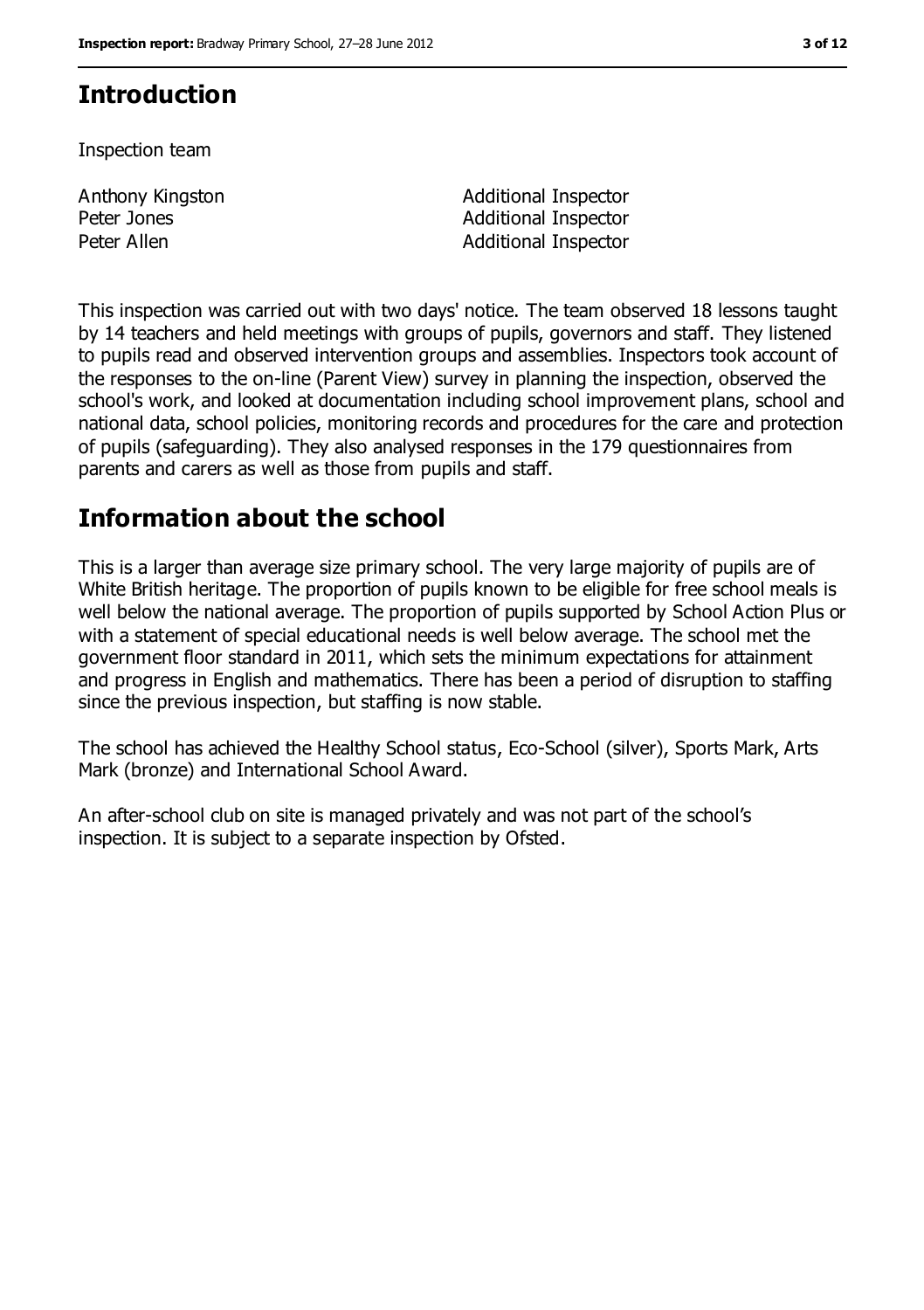**Inspection grades: 1 is outstanding, 2 is good, 3 is satisfactory and 4 is inadequate** Please turn to the glossary for a description of the grades and inspection terms

# **Inspection judgements**

| <b>Overall Effectiveness</b> |  |
|------------------------------|--|
|------------------------------|--|

| <b>Achievement of pupils</b>          |  |
|---------------------------------------|--|
| <b>Quality of teaching</b>            |  |
| <b>Behaviour and safety of pupils</b> |  |
| <b>Leadership and management</b>      |  |

### **Key Findings**

- This is a good school. The school is not outstanding because although teaching is good or better, it is not of a consistently high quality to bring about outstanding achievement. Under the headteacher's strong leadership the school has a sense of pride, determination and drive which have raised teachers' aspirations and improved pupils' academic attainment.
- Attainment by the end of Key Stage 2 is above average and the rate at which all groups of pupils make progress is good and has accelerated significantly to enable pupils to catch up in areas where there had been underachievement. Consequently, achievement is now good.
- Teaching is good overall. Disabled pupils and those with special educational needs receive well-targeted and effective support in order to ensure that they make progress similar to that of their peers. However, on occasions introductions to lessons are too long and the work set for the more-able pupils lacks appropriate challenge.
- Pupils' behaviour is good. They are friendly, courteous, get on well together and have good attitudes to learning. This helps to create a happy and calm school environment in which everyone feels safe. Attendance is above average.
- The headteacher has successfully steered the school through a difficult time. His leadership of teaching and management of performance are rigorous. The role of middle leaders in the monitoring of teaching and learning is not yet fully developed. There are well-established systems to track progress, but some inconsistencies in the assessment of work, especially writing. The curriculum is outstanding. This makes a very positive contribution to improved achievement and pupils' excellent spiritual, moral, social and cultural development.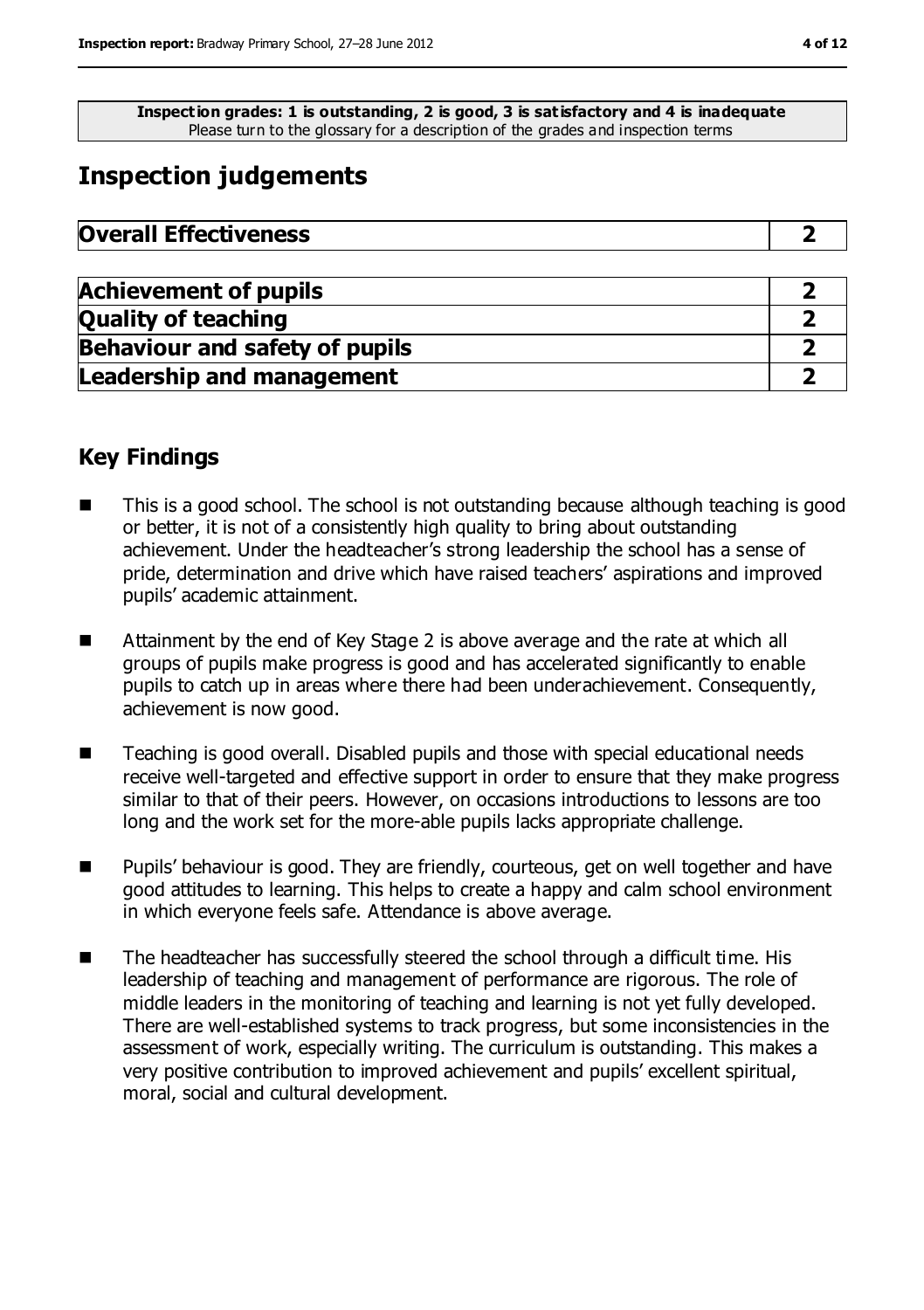### **What does the school need to do to improve further?**

- Increase the proportion of outstanding teaching by:
	- ensuring that more-able pupils are appropriately challenged in all lessons and in  $\equiv$ all classes
	- ensuring that all teachers avoid lengthy introductions and allow pupils appropriate time to acquire and develop new skills
	- extending the role of middle leaders in the monitoring of teaching and learning and sharing the outstanding practice seen in some lessons
	- improving the moderation of attainment in pupils' writing so that assessments are  $\equiv$ accurate and consistent with national standards.

### **Main Report**

#### **Achievement of pupils**

Children enter the Early Years Foundation Stage with skills and knowledge expected for their age. They make good progress in all areas of learning. A clear emphasis on the teaching of basic skills of literacy and mathematics in the Reception Year lays solid foundations for pupils as they move into Key Stage 1.

Reading is a priority throughout the school. The systematic approach to the teaching of linking letters and sounds is extremely effective in developing early reading skills. Pupils tackle unfamiliar words well and read with fluency and expression. Attainment in reading is above average at the end of Year 2 and Year 6. As pupils move through the school they develop a love of reading, tackling demanding books such as Wuthering Heights and The Hunger Games and show a mature understanding of the moral and ethical issues within them.

Until 2011 attainment in Key Stage 2 had been average since the previous inspection. This underperformance has been tackled successfully and attainment by the end of Year 6 is now above average. School assessment data and work in books indicate that the rate of progress is rapidly increasing, reflecting rigorous systems for holding teachers to account for the progress of their pupils. These systems also ensure that disabled pupils and those with special educational needs benefit from timely and often highly-personalised support and make the same rates of progress as that of their peers. However, more-able pupils do not always attain the standards of which they are capable because the level of work is not consistently sufficiently challenging.

The overwhelming majority of parents and carers who responded to the questionnaire considers that their children are making good progress and inspectors agree. A parent commented, 'Children thrive at Bradway. It is a lovely, positive, and friendly school where each and every child is recognised as being good at something and is made to feel a special individual.'

#### **Quality of teaching**

The quality of teaching is good and an increasing proportion is outstanding. The key features of the outstanding teaching are: the excellent relationships pupils have with adults; the highly-effective use of teaching assistants both in class and in leading small groups; and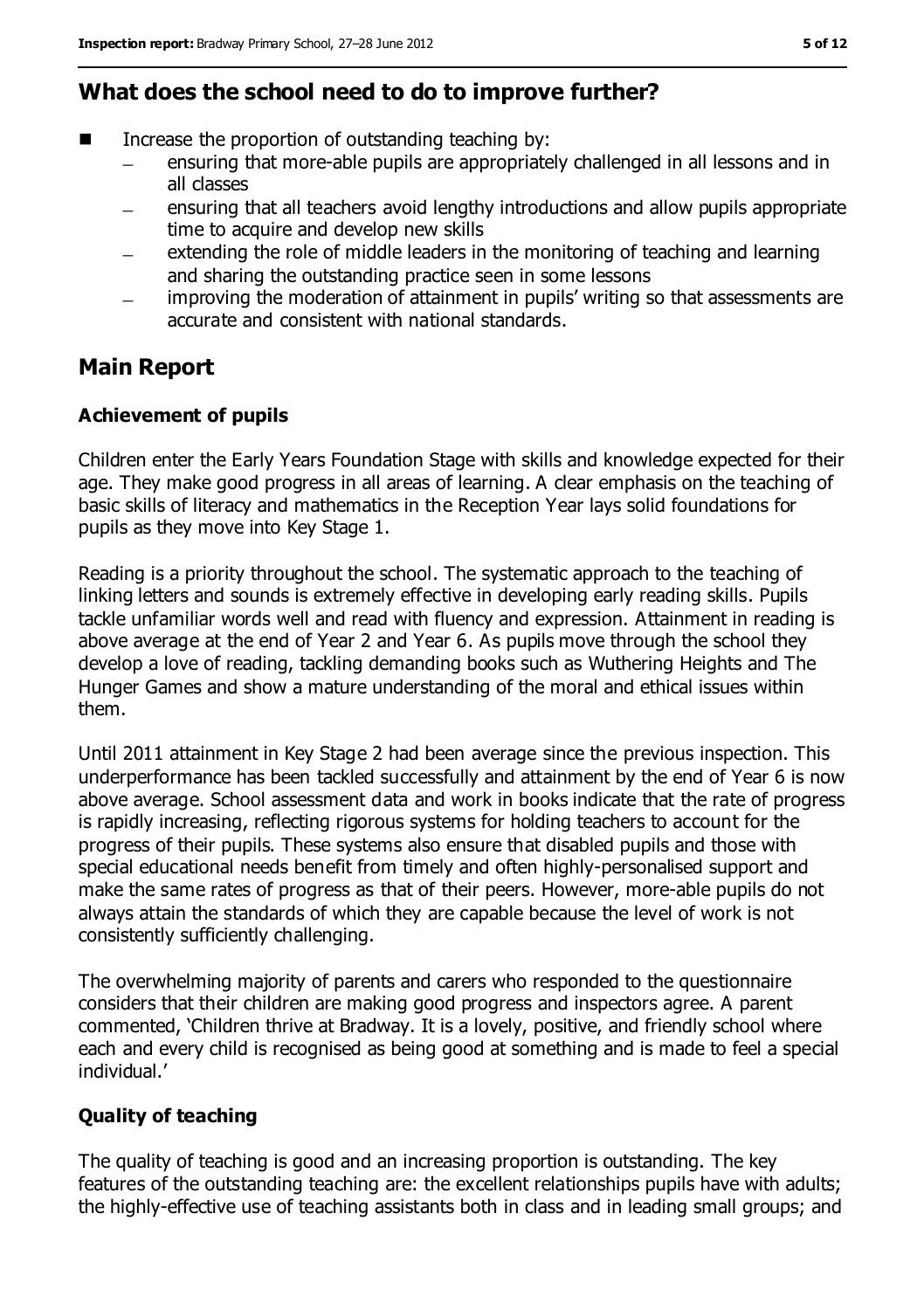the consistently high quality and thoughtful questioning used to challenge and extend the learning of pupils of all abilities. Classrooms are welcoming, interesting and attractive environments which support pupils' learning well. Teachers' use of paired talking tasks promotes pupils' speaking and listening skills and social development effectively through their sharing and negotiating of ideas.

Pupils play an active role in lessons, working with teachers to decide the next steps in learning. They are fully involved in agreeing success criteria, which enables them to plan their work to meet a clear set of expectations. For example, in a mathematics lesson, pupils were highly motivated and worked, independently, exceptionally well as they solved numerical problems. Both the teacher and the pupils worked together to work out what was an acceptable answer and what was not. There was effective use of the sharing and valuing of pupils' views. Literacy and mathematics books show that pupils in every year group fully understand learning objectives and are engaged in a wide range of activities, including applying their skills in real-life situations. Teachers generally plan activities that are appropriately challenging for different groups of learners by age and ability. However, sometimes, the work set for more-able pupils lacks sufficient challenge and pupils are kept for too long by the teacher's lengthy introductions before being allowed to work independently.

Marking is of good quality and provides helpful guidance. It is linked to a well-established system of self-assessment which encourages pupils to compare their own appraisal of their performance with that of their teacher. This encourages pupils to reflect on teachers' comments and provides an effective platform on which pupils and teachers can discuss the next steps in learning and set future targets. Teachers are secure in their day-to-day assessments of pupils' progress and plan lessons systematically based on an accurate appraisal of previous learning. However, not all teachers are sufficiently skilled at evaluating and moderating the level of a piece of completed work, especially in writing. Consequently, the process of moderation lacks consistency and sometimes underestimates a pupil's performance when matched against national standards.

Disabled pupils and those with special educational needs are well-taught. Teaching assistants make a significant contribution to this highly-effective support when working with teachers in class and in extra support sessions. Staff, including the caretaker who is acknowledged by a number of parents and carers as being inspirational and committed to the work of the school, take every opportunity to thread spiritual, moral, social, and cultural development into their teaching and interactions with pupils. Virtually all parents and carers and pupils rightly agree that teaching is good. One pupil said, 'The school's motto is 'Learning Through Enjoyment' and that's in everything we do. That's why everyone enjoys coming to this school.'

#### **Behaviour and safety of pupils**

Pupils' behaviour and safety are good. The school's high expectations, desire to develop independent learners, strong caring ethos and the fun pupils gain from lessons are key factors in pupils' above average attendance and good behaviour. This is a view shared by almost all parents and carers. One parent whose comment was typical said, 'I can only praise Bradway Primary School for its commitment, effort and enthusiasm towards my child's development. It reflects his happiness and willingness to take part in everyday school life.'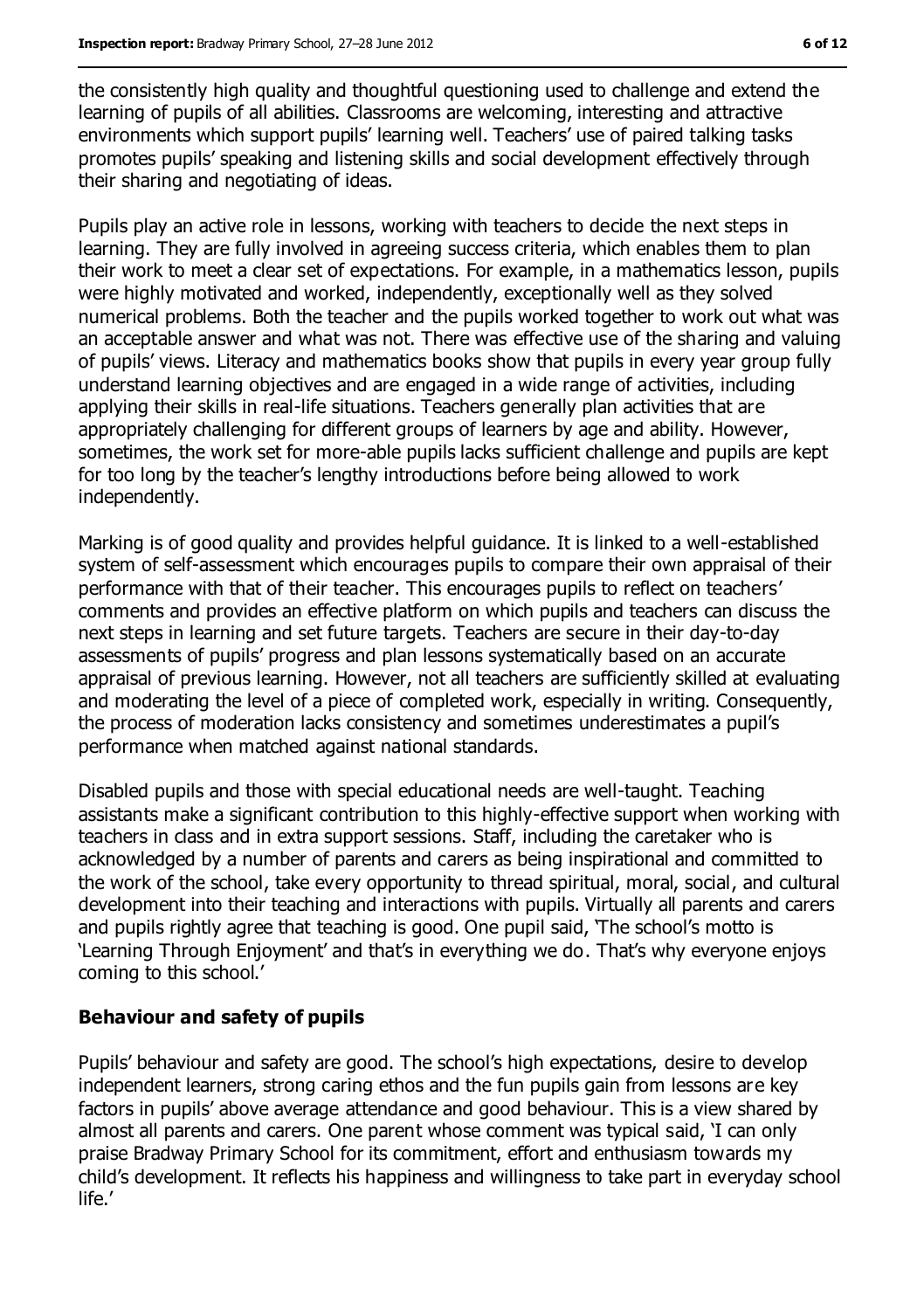Pupils typically make a very positive contribution to an atmosphere of mutual respect and consideration for others in this calm and orderly learning environment. They are thoughtful, polite and respectful towards their peers and all adults. They are cared for well and the excellent relationships across the school add to the positive ethos which permeates through all aspects of the school's work. Pupils enjoy being a part of this community where effort, success and tolerance are celebrated through the curriculum and the inclusive culture of the school.

Opportunities to take responsibility in class, in the playground and around the school provide purposeful ways to extend pupils' moral and social development.

Pupils feel safe in the school, a view overwhelmingly endorsed by parents and carers. Incidents of bullying of all types are rare. Pupils were keen to tell inspectors that they hardly ever happened and if they did the school dealt with them well.

#### **Leadership and management**

The enthusiasm, drive, determination and resilience of the headteacher have contributed significantly to recent school improvement. Following a period of considerable lack of continuity in staffing, he has successfully developed a whole-school team which effectively promotes a shared ambition and determination for pupils to gain maximum benefit from their education. Leadership and management are distributed effectively across the staff so that everyone takes a key role in improving outcomes for pupils. However, the role of middle leaders in the monitoring of teaching and learning and sharing its best practice is not yet fully developed.

School evaluation is focused and accurate. Leaders, managers, and the governing body have a clear grasp of the school's strengths and weaknesses and this supports planning, performance management and professional development well. As a result, although the school is still striving to increase the proportion of outstanding teaching, teaching and achievement have improved rapidly. The governing body champions the school. It provides effective strategic direction and is committed to the school's improvement. It provides a good level of challenge to school leaders, informed by regular monitoring. The improved stability in staffing, the high morale, sustained increases in pupils' achievements and the rapidly-improving picture of teaching indicate the school's good capacity for improvement.

The innovative and exciting curriculum with its impressive range of extra-curricular activities is outstanding. This was commented on by many parents and carers with one saying, 'The teachers go to an extreme amount of effort to ensure the children do learn through enjoyment.' It is successful in capturing pupils' interests and imagination, building on their previous learning and preparing them well for their next stage of education. It provides purposeful opportunities for pupils to transfer and master their reading, writing, mathematical and information and communication technology (ICT) skills to meaningful, real-life contexts. The excellent contribution to pupils' spiritual, moral, social and cultural development was exemplified by the breathtaking and emotive performance of a range of songs by children and a choral group from Cuba in preparation for their performance together at The Crucible.

Parents and carers feel strongly that school leaders and staff promote pupils' personal development and well-being effectively. The school tackles discrimination and is committed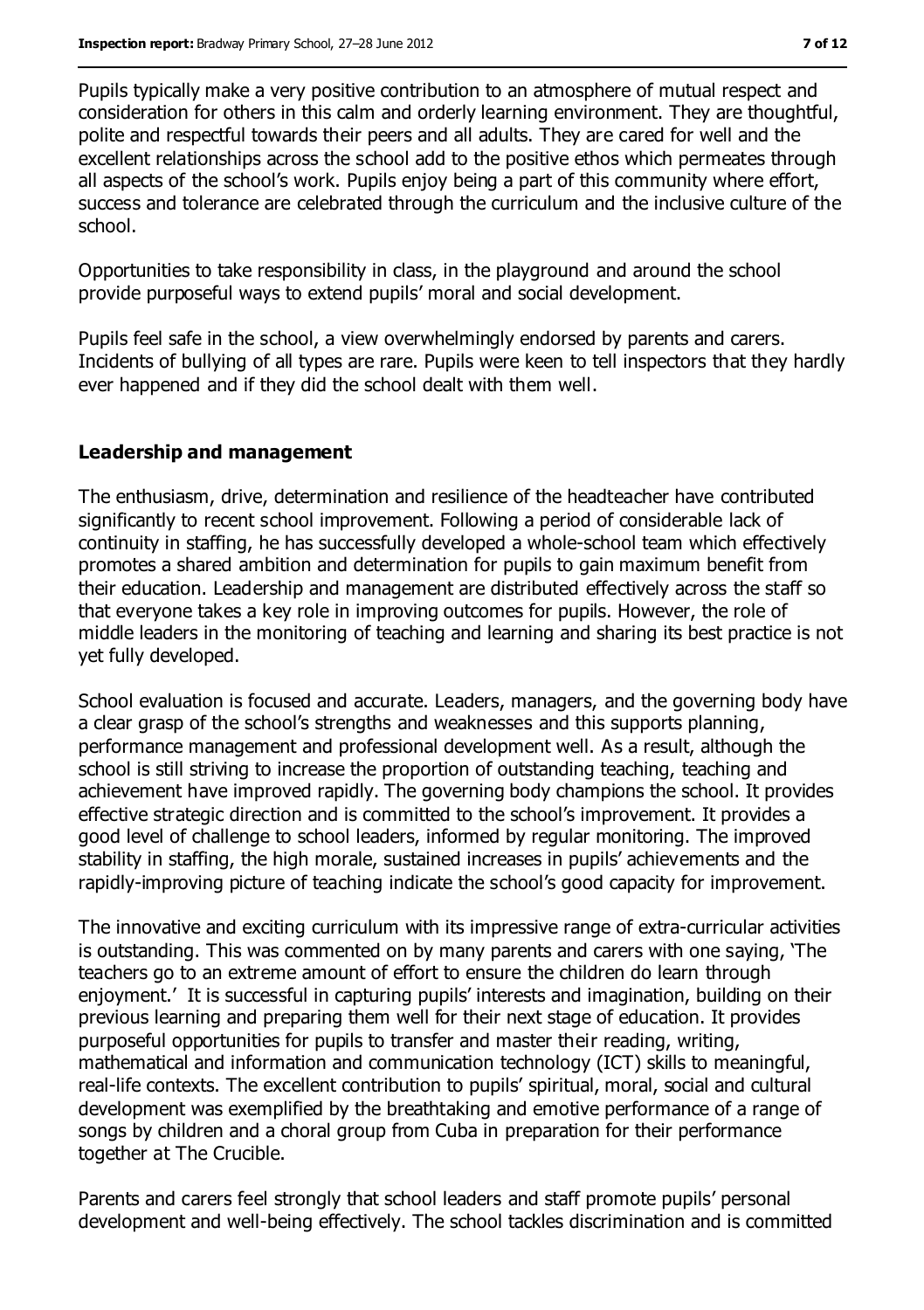to promoting equality. The school site is well-maintained and arrangements for safeguarding of pupils are effective and meet current requirements.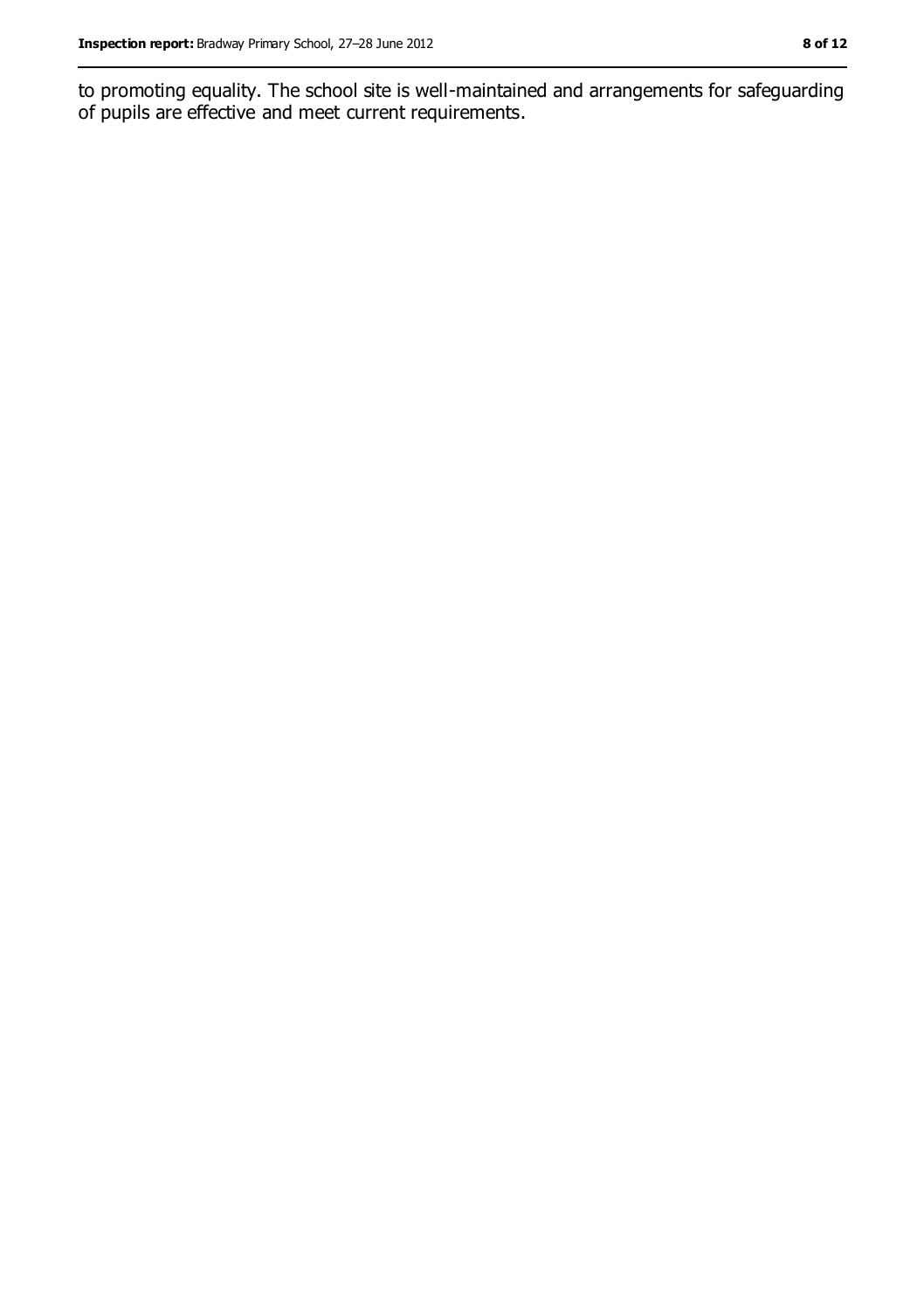# **Glossary**

### **What inspection judgements mean**

| <b>Grade</b> | Judgement    | <b>Description</b>                                                                                                                                                                                                            |
|--------------|--------------|-------------------------------------------------------------------------------------------------------------------------------------------------------------------------------------------------------------------------------|
| Grade 1      | Outstanding  | These features are highly effective. An outstanding school<br>provides exceptionally well for all its pupils' needs.                                                                                                          |
| Grade 2      | Good         | These are very positive features of a school. A school that is<br>good is serving its pupils well.                                                                                                                            |
| Grade 3      | Satisfactory | These features are of reasonable quality. A satisfactory school<br>is providing adequately for its pupils.                                                                                                                    |
| Grade 4      | Inadequate   | These features are not of an acceptable standard. An<br>inadequate school needs to make significant improvement in<br>order to meet the needs of its pupils. Ofsted inspectors will<br>make further visits until it improves. |

### **Overall effectiveness of schools**

|                       | Overall effectiveness judgement (percentage of schools) |      |                     |                   |
|-----------------------|---------------------------------------------------------|------|---------------------|-------------------|
| <b>Type of school</b> | <b>Outstanding</b>                                      | Good | <b>Satisfactory</b> | <b>Inadequate</b> |
| Nursery schools       | 54                                                      | 42   |                     |                   |
| Primary schools       | 14                                                      | 49   | 32                  |                   |
| Secondary schools     | 20                                                      | 39   | 34                  |                   |
| Special schools       | 33                                                      | 45   | 20                  |                   |
| Pupil referral units  |                                                         | 55   | 28                  |                   |
| All schools           | 16                                                      | $-4$ |                     |                   |

New school inspection arrangements have been introduced from 1 January 2012. This means that inspectors make judgements that were not made previously.

The data in the table above are for the period 1 September to 31 December 2011 and represent judgements that were made under the school inspection arrangements that were introduced on 1 September 2009. These data are consistent with the latest published official statistics about maintained school inspection outcomes (see [www.ofsted.gov.uk\)](../../../AppData/AppData/Local/Microsoft/Windows/AppData/AppData/Local/Microsoft/Windows/Temporary%20Internet%20Files/Low/Content.IE5/www.ofsted.gov.uk).

The sample of schools inspected during 2010/11 was not representative of all schools nationally, as weaker schools are inspected more frequently than good or outstanding schools.

Primary schools include primary academy converters. Secondary schools include secondary academy converters, sponsor-led academies and city technology colleges. Special schools include special academy converters and non-maintained special schools.

Percentages are rounded and do not always add up exactly to 100.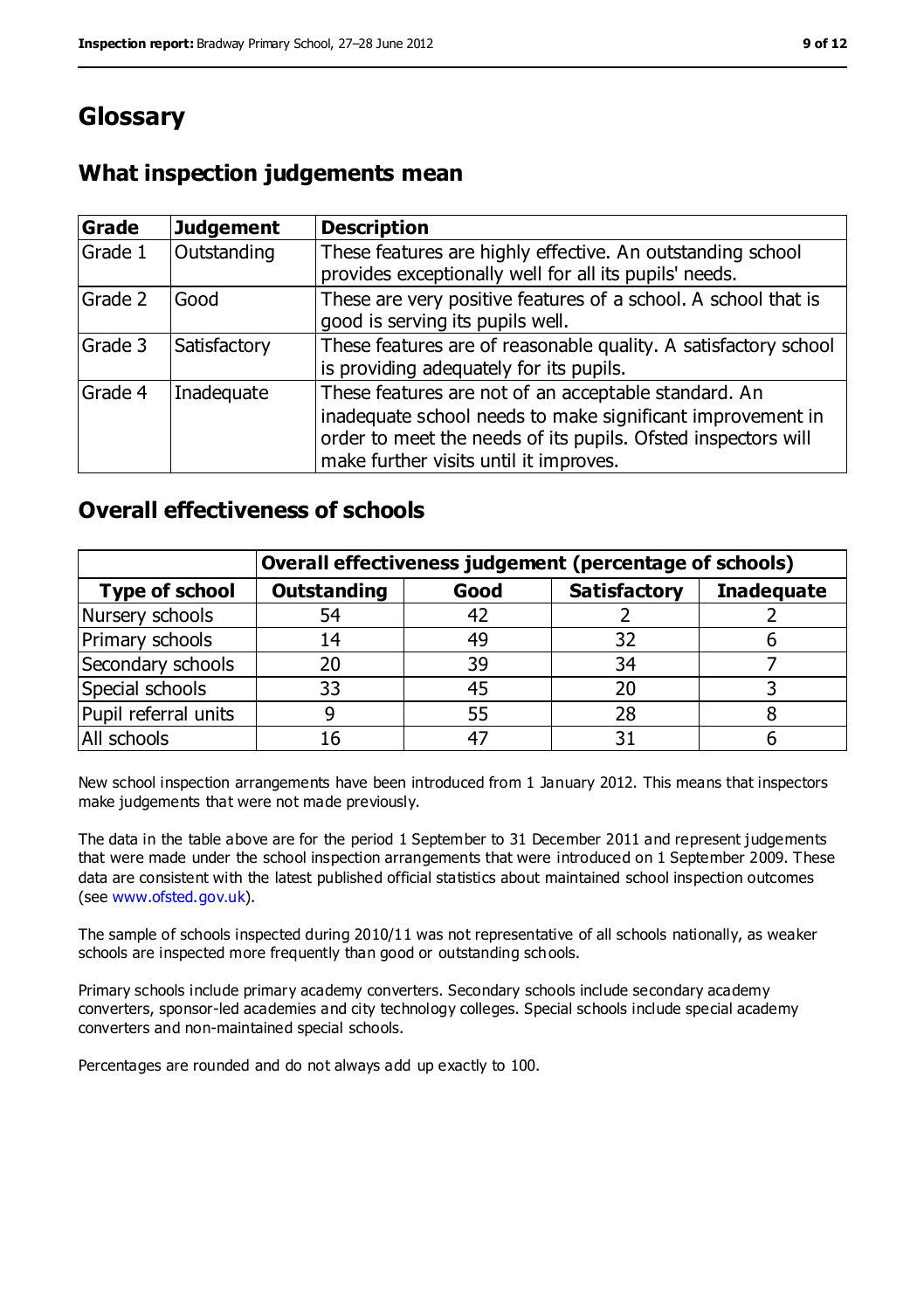# **Common terminology used by inspectors**

| Achievement:                  | the progress and success of a pupil in their learning and<br>development taking account of their attainment.                                                                                                           |
|-------------------------------|------------------------------------------------------------------------------------------------------------------------------------------------------------------------------------------------------------------------|
| Attainment:                   | the standard of the pupils' work shown by test and<br>examination results and in lessons.                                                                                                                              |
| Attendance                    | the regular attendance of pupils at school and in lessons,<br>taking into account the school's efforts to encourage good<br>attendance.                                                                                |
| Behaviour                     | how well pupils behave in lessons, with emphasis on their<br>attitude to learning. Pupils' punctuality to lessons and their<br>conduct around the school.                                                              |
| Capacity to improve:          | the proven ability of the school to continue improving based<br>on its self-evaluation and what the school has accomplished<br>so far and on the quality of its systems to maintain<br>improvement.                    |
| Floor standards               | the national minimum expectation of attainment and<br>progression measures                                                                                                                                             |
| Leadership and<br>management: | the contribution of all the staff with responsibilities, not just<br>the governors and headteacher, to identifying priorities,<br>directing and motivating staff and running the school.                               |
| Learning:                     | how well pupils acquire knowledge, develop their<br>understanding, learn and practise skills and are developing<br>their competence as learners.                                                                       |
| Overall effectiveness:        | inspectors form a judgement on a school's overall<br>effectiveness based on the findings from their inspection of<br>the school.                                                                                       |
| Progress:                     | the rate at which pupils are learning in lessons and over<br>longer periods of time. It is often measured by comparing<br>the pupils' attainment at the end of a key stage with their<br>attainment when they started. |
| Safety                        | how safe pupils are in school, including in lessons; and their<br>understanding of risks. Pupils' freedom from bullying and<br>harassment. How well the school promotes safety, for<br>example e-learning.             |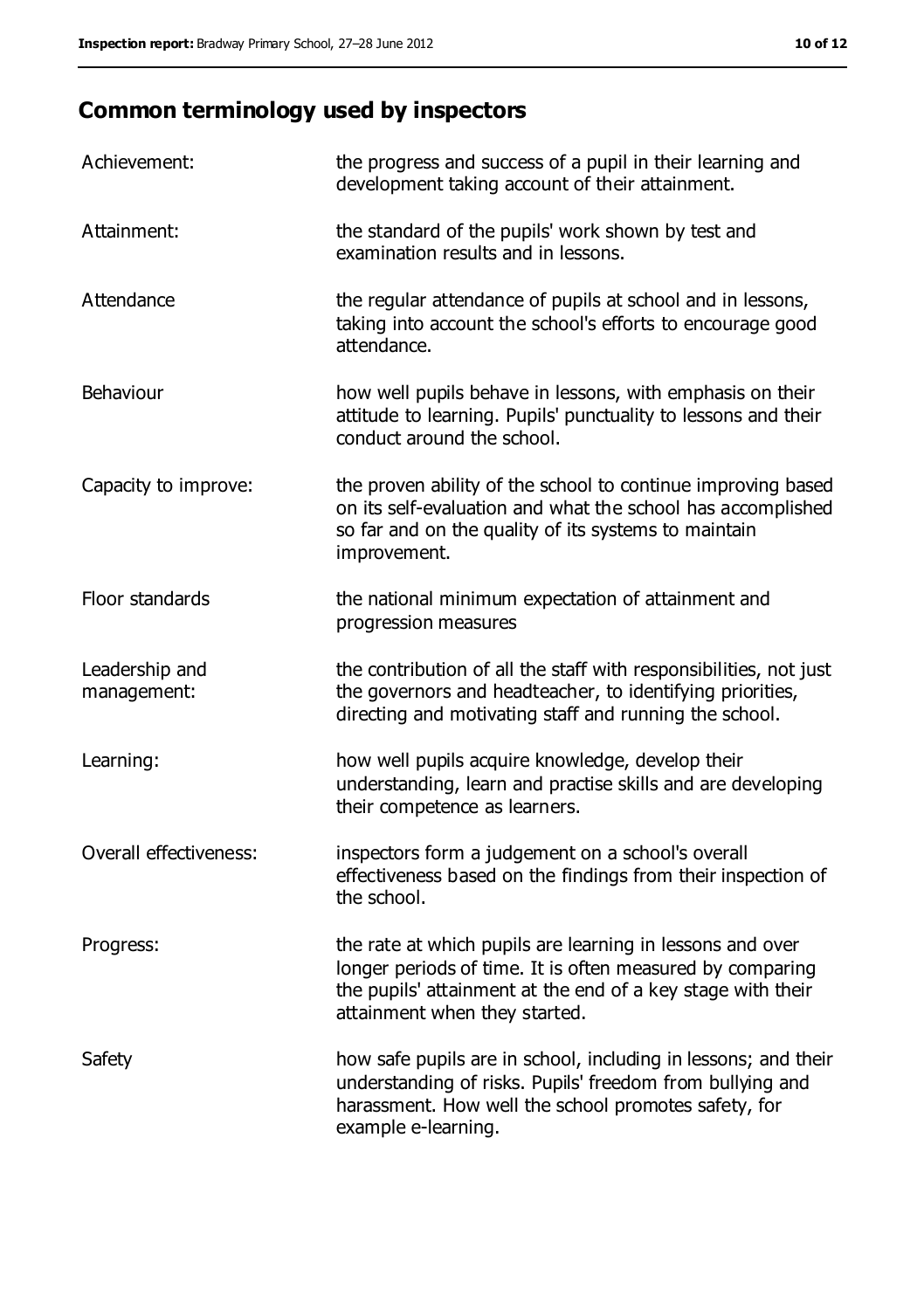#### **This letter is provided for the school, parents and carers to share with their children. It describes Ofsted's main findings from the inspection of their school.**



29 June 2012

Dear Pupils

#### **Inspection of Bradway Primary School, Sheffield S17 4PD**

Thank you for the friendly welcome you gave the team and for being so polite and kind when we inspected your school. We enjoyed meeting you and seeing you at work and play. We could see how much you enjoy coming to school and how well you are doing. Schools should always provide memorable experiences and I know that we will never forget the sensational quality of your singing to accompany the musicians from Cuba with whom the school has made long-lasting friends. Thank you for letting us share this occasion with you.

We found that Bradway Primary School is good. Both you and your parents and carers are right to be proud of it. These are the things that particularly impressed us.

- Progress and attainment are good and rapidly improving. Teaching is good.
- Your behaviour is good. You enjoy your lessons, work very hard and have very positive views about the school. You are thoughtful, polite and helpful.
- The curriculum and after-school clubs give you lots of exciting opportunities to learn new things and to develop other skills and talents.
- You and your parents and carers told us that you feel very safe at school. We agree. All adults in the school look after you very well and keep you safe.

To help your school to improve further we have asked the school to:

- **If all improve teaching so that even more is outstanding and to make sure that** lessons provide more-able pupils with lots of challenge
- **EXECT** help teachers to be better at judging your work, especially writing, so they know if it matches that of other children in England.

I feel sure that you will help your school to do these things by continuing to work hard and helping your teachers in every way.

Yours sincerely

Anthony Kingston Lead Inspector